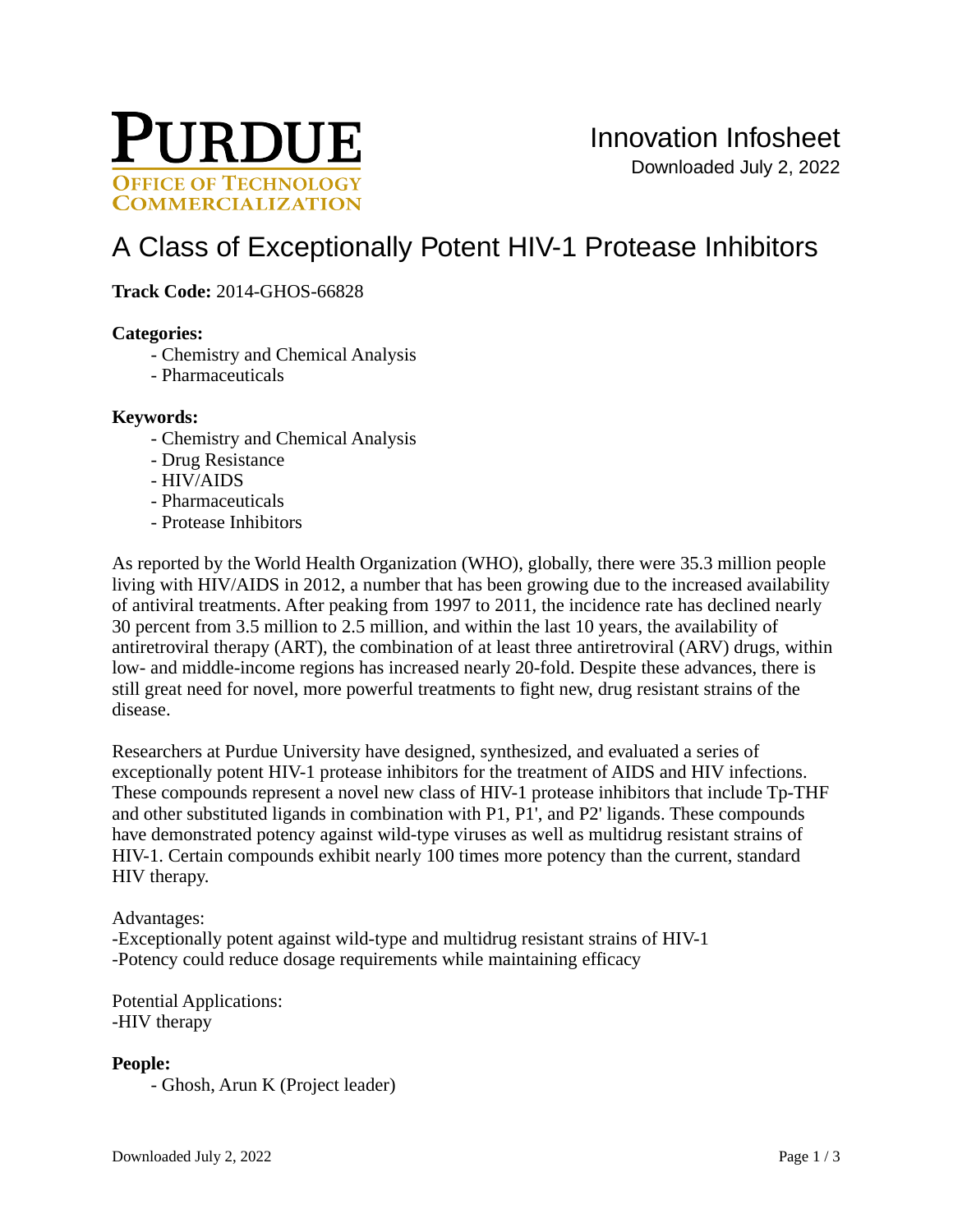- Kalapala, Venkateswara Rao - Mitsuya, Hiroaki

#### **Intellectual Property:**

**Application Date:** December 14, 2016 **Type:** NATL-Patent **Country of Filing:** European Patent **Patent Number:** 3,142,659 **Issue Date:** March 24, 2021

**Application Date:** December 14, 2016 **Type:** EP-Patent **Country of Filing:** Belgium **Patent Number:** 3,142,659 **Issue Date:** March 24, 2021

**Application Date:** December 14, 2016 **Type:** EP-Patent **Country of Filing:** Switzerland **Patent Number:** 3,142,659 **Issue Date:** March 24, 2021

**Application Date:** December 14, 2016 **Type:** EP-Patent **Country of Filing:** Germany **Patent Number:** 3,142,659 **Issue Date:** March 24, 2021

**Application Date:** December 14, 2016 **Type:** EP-Patent **Country of Filing:** Denmark **Patent Number:** 3,142,659 **Issue Date:** March 24, 2021

**Application Date:** December 14, 2016 **Type:** EP-Patent **Country of Filing:** France **Patent Number:** 3,142,659 **Issue Date:** March 24, 2021

**Application Date:** December 14, 2016 **Type:** EP-Patent **Country of Filing:** United Kingdom **Patent Number:** 3,142,659 **Issue Date:** March 24, 2021

**Application Date:** December 14, 2016